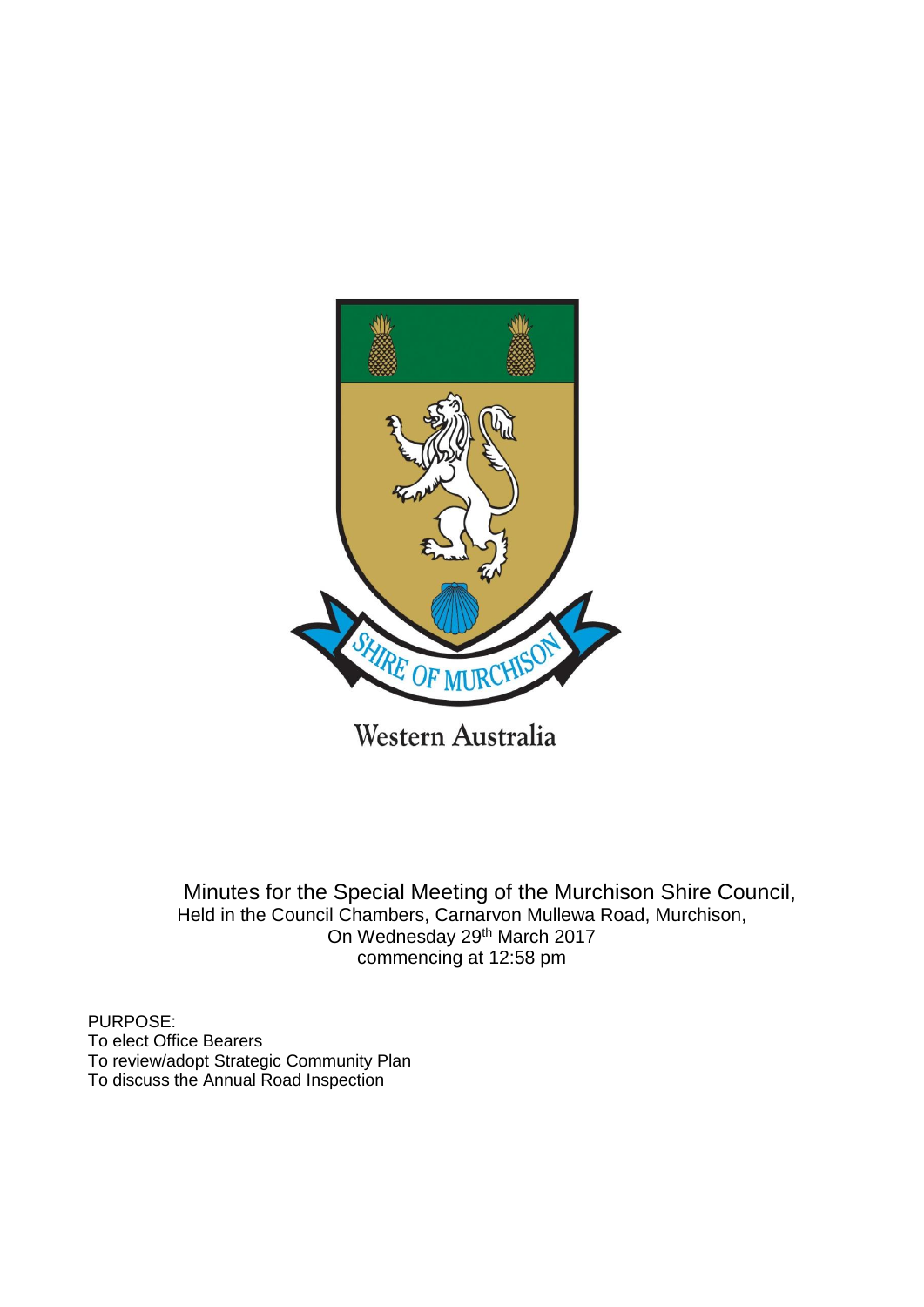# **TABLE OF CONTENTS**

| 1.              | DECLARATION OF OPENING/ANNOUNCEMENT OF VISITORS 3       |  |
|-----------------|---------------------------------------------------------|--|
| 2.              | RECORD OF ATTENDANCE/APOLOGIES/LEAVE OF ABSENCE 3       |  |
| $\mathbf{3}$ .  |                                                         |  |
|                 | 3.1                                                     |  |
| 4.              |                                                         |  |
| 5.              |                                                         |  |
| 6.              | RESPONSE TO PREVIOUS PUBLIC QUESTIONS TAKEN ON NOTICE 8 |  |
| 7.              |                                                         |  |
| 8.              |                                                         |  |
| 9.              |                                                         |  |
|                 | 9.1                                                     |  |
| 10 <sub>1</sub> |                                                         |  |
|                 | 10.1                                                    |  |
|                 |                                                         |  |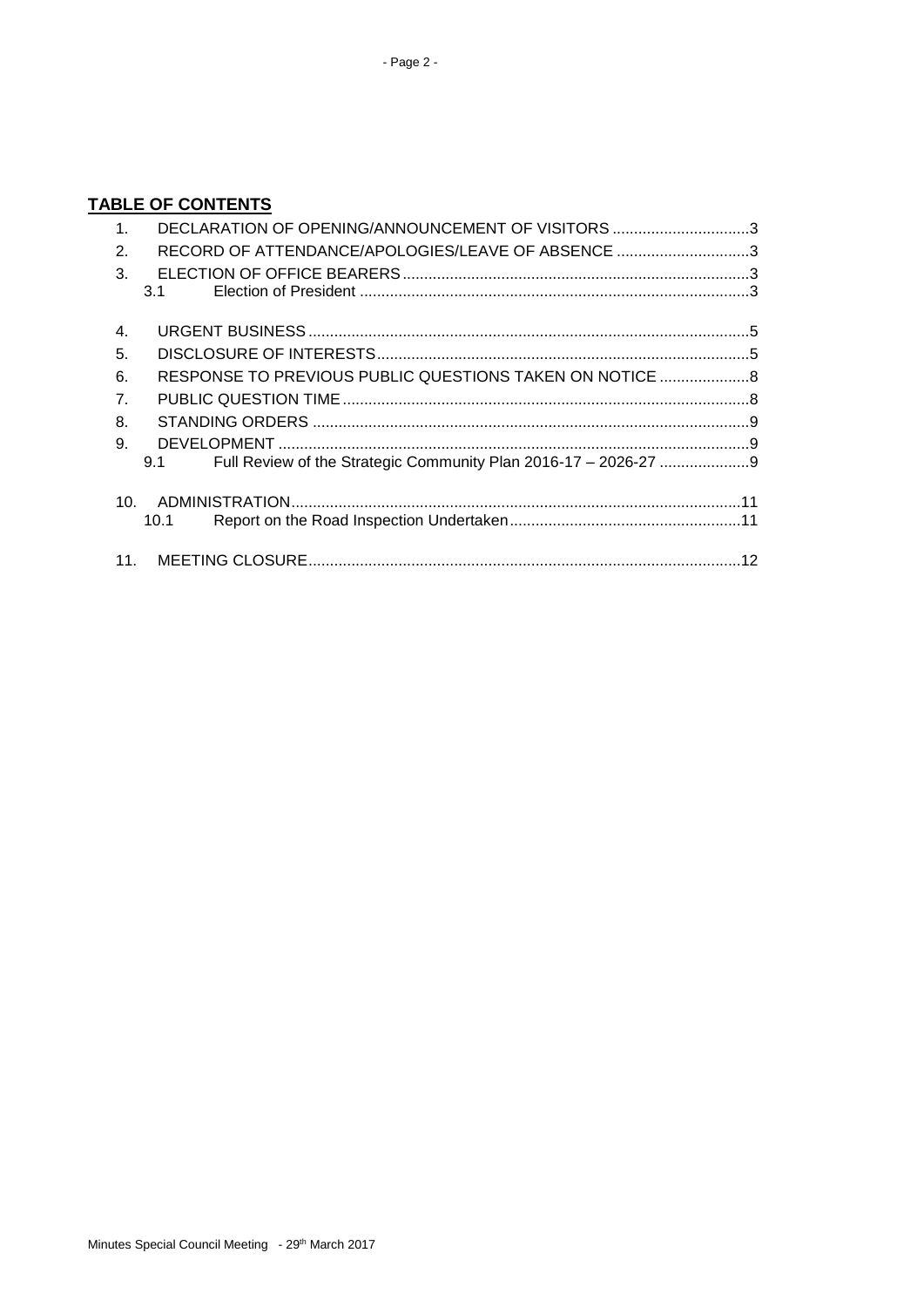### <span id="page-2-0"></span>**1. DECLARATION OF OPENING/ANNOUNCEMENT OF VISITORS**

As the President Halleen resigned effective immediately following Item 8.1 of the Special Meeting of Council on the 28/03/2017, the CEO is to preside at this meeting until the office is filled and if necessary, the Deputy President position is filled.

The Chief Executive Officer opened the meeting at 12:58 pm

#### <span id="page-2-1"></span>**2. RECORD OF ATTENDANCE/APOLOGIES/LEAVE OF ABSENCE**

Deputy President Rossco Foulkes-Taylor Cr Miles Williams Cr Andrew Whitmarsh Cr Emma Foulkes-Taylor

CEO – Dianne Daniels DCEO – Peter Dittrich Works Supervisor – Brian Wundenberg

### <span id="page-2-2"></span>**3. ELECTION OF OFFICE BEARERS**

#### <span id="page-2-3"></span>**3.1 Election of President**

| File:              | 4.1                                      |
|--------------------|------------------------------------------|
| Author:            | Dianne Daniels - Chief Executive Officer |
| Interest Declared: | No interest to disclose                  |
| Date:              | 28 <sup>th</sup> March 2017              |
| Attachments:       | Nomination Form                          |

### **Matter for Consideration:**

A President is to be elected from within Council for a term of office to expire at or after the next ordinary elections (21 October 2017), when elections for President will once again be held.

### **Background:**

The Local Government Act prescribes that Council is to elect a President as the first matter dealt with at a meeting to be held within 21 days of an extraordinary vacancy in that office. That extraordinary vacancy occurred today, 28th March 2017.

### **Comment:**

Nominations are to be lodged in writing to the CEO, indicating consent of the nominee, prior to or at the Meeting (Nomination form attached).

Councillors will cast their vote by secret ballot, votes will be counted and the CEO will declare the results. If there is equality of votes between 2 or more candidates, then the meeting is to be adjourned for not more than seven days. Nominations may be withdrawn or further nominations may be made before or when the meeting resumes. If the second round of voting results in a tie, then the CEO is to draw lots in accordance with regulations to determine which candidate is elected.

#### **Statutory Environment:**

**Schedule 2.3 — When and how mayors, presidents, deputy mayors and deputy presidents are elected by the council**

#### **Division 1 — Mayors and presidents**

**1. Terms used**

#### In this Division —

*extraordinary vacancy* means a vacancy that occurs under section 2.34(1); *office* means the office of councillor mayor or president.

### **2. When council elects mayor or president**

(1) The office is to be filled as the first matter dealt with —

(a) at the first meeting of the council after an inaugural election or a section 4.13 or 4.14 election or after an ordinary elections day; and

(b) at the first meeting of the council after an extraordinary vacancy occurs in the office.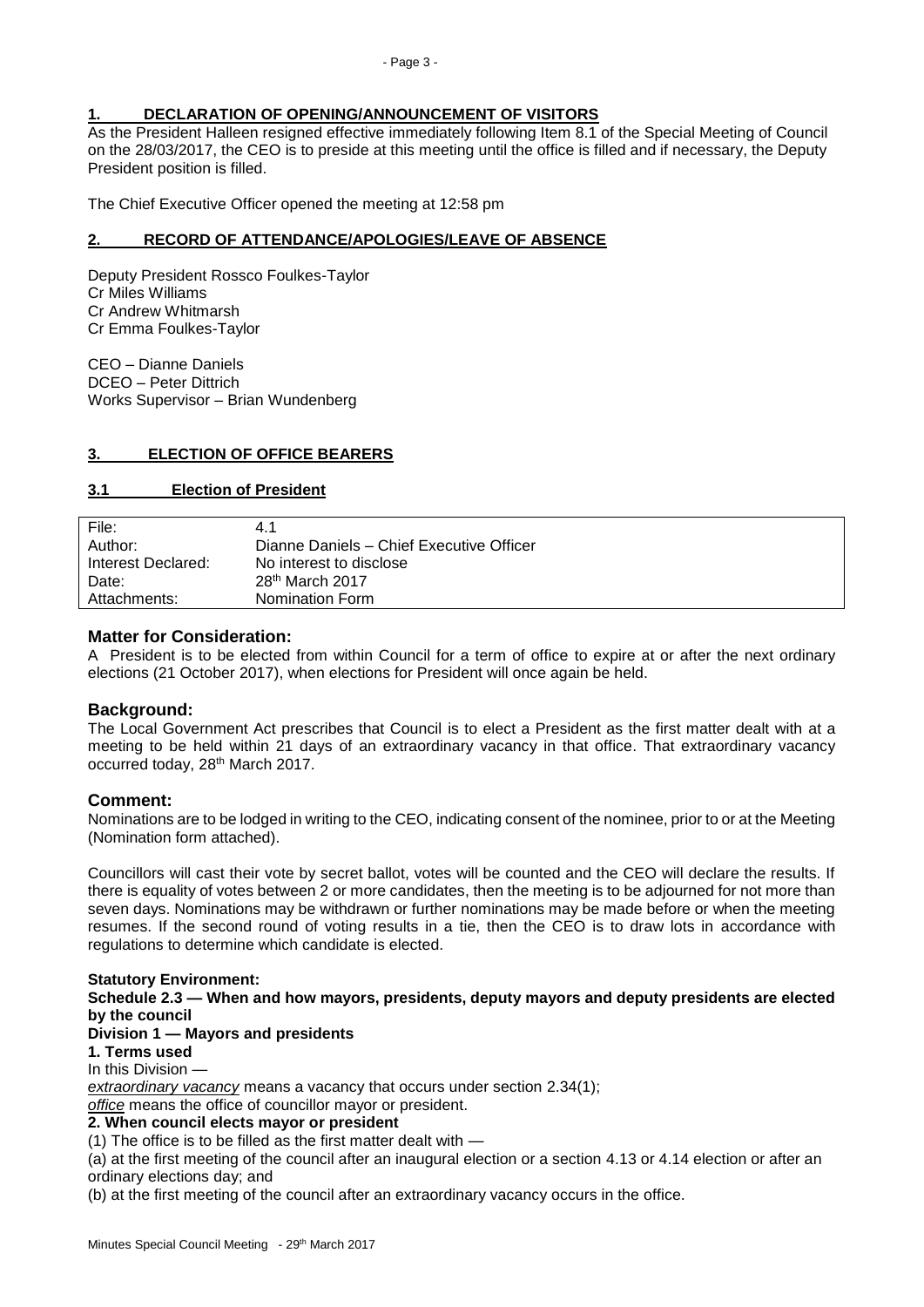(2) If the first ordinary meeting of the council is more than 3 weeks after an extraordinary vacancy occurs in

the office, a special meeting of the council is to be held within that period for the purpose of filling the office. **3. CEO to preside**

The CEO is to preside at the meeting until the office is filled.

### **4. How mayor or president is elected**

(1) The council is to elect a councillor to fill the office.

(2) The election is to be conducted by the CEO in accordance with the procedure prescribed.

(3) Nominations for the office are to be given to the CEO in writing before the meeting or during the meeting before the close of nominations.

(3a) Nominations close at the meeting at a time announced by the CEO, which is to be a sufficient time after the announcement by the CEO that nominations are about to close to allow for any nominations made to be dealt with.

(4) If a councillor is nominated by another councillor the CEO is not to accept the nomination unless the nominee has advised the CEO, orally or in writing, that he or she is willing to be nominated for the office.

(5) The councillors are to vote on the matter by secret ballot as if they were electors voting at an election.

(6) Subject to clause 5(1), the votes cast under subclause (5) are to be counted, and the successful candidate determined, in accordance with Schedule 4.1 (which deals with determining the result of an election) as if those votes were votes cast at an election.

(7) As soon as is practicable after the result of the election is known, the CEO is to declare and give notice of the result in accordance with regulations, if any.

### **5. Votes may be cast a second time**

(1) If when the votes cast under clause 4(5) are counted there is an equality of votes between 2 or more candidates who are the only candidates in, or remaining in, the count, the count is to be discontinued and the meeting is to be adjourned for not more than 7 days.

(2) Any nomination for the office may be withdrawn, and further nominations may be made, before or when the meeting resumes.

(3) When the meeting resumes the councillors are to vote again on the matter by secret ballot as if they were electors voting at an election.

(4) The votes cast under subclause (3) are to be counted, and the successful candidate determined, in accordance with Schedule 4.1 as if those votes were votes cast at an election.

**Schedule 4.1 — How to count votes and ascertain the result of an election** [s. 4.74]

1. The number of votes given for each candidate is to be ascertained.

2. If the election is to fill the office of mayor or president, the candidate who receives the greater or greatest number of votes is elected.

3. If the election is to fill one office of councillor, the candidate who receives the greater or greatest number of votes is elected.

4. If the election is to fill 2 or more offices of councillor, the candidates elected are —

(a) the candidate who receives the greatest number of votes; and

(b) the candidate who receives the next highest number of votes; and

(c) the candidate who receives the next highest number of votes, and

so on up to the number of offices to be filled.

5. If 2 or more candidates receive the same number of votes so that clause 2, 3 or 4 cannot be applied, the returning officer is to draw lots in accordance with regulations to determine which candidate is elected.

# **Nominations Received:**

*Cr M Williams nominated Cr R Foulkes-Taylor for the position of President. Cr R Foulkes-Taylor accepted the nomination. No other nominations were received.*

# **Result of Election:**

*As no further nominations were received, the CEO declared that Cr R Foulkes-Taylor was elected unopposed to the position of President for the term ending October 2017.*

*President R Foulkes-Taylor made his Declaration of Office.*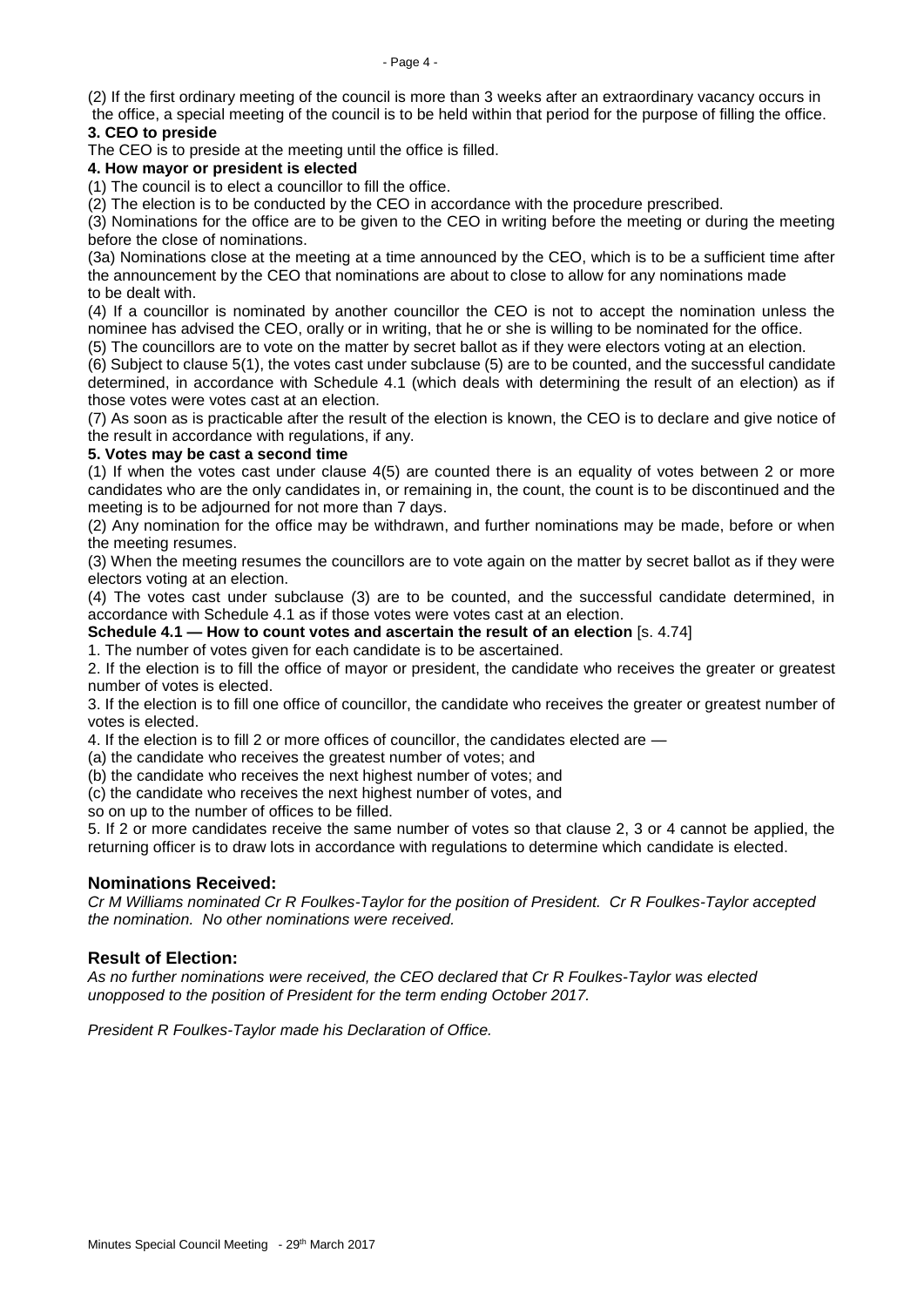#### <span id="page-4-0"></span>**4. URGENT BUSINESS**

Motion to accept urgent business

#### **Recommendation:**

That the meeting accept urgent business to discuss two items:

4.1 Election of Deputy President

4.2 Nominations/Delegations to SKA Route Working Group

| <b>Council Decision:</b><br><b>Moved: Councillor A Whitmarsh</b>                                                     | <b>Seconded: Councillor M Williams</b> |
|----------------------------------------------------------------------------------------------------------------------|----------------------------------------|
| Council accept items 4.1 Election of Deputy President and 4.2 Nominations/Delegations to SKA Route<br>Working Group. |                                        |

**Carried: For: 4 Against: 0**

#### <span id="page-4-1"></span>**4.1 Urgent Business - Election of Deputy President**

| File:              | 4.1                                      |
|--------------------|------------------------------------------|
| Author:            | Dianne Daniels - Chief Executive Officer |
| Interest Declared: | No interest to disclose                  |
| Date:              | $28th$ March 2017                        |
| Attachments:       | Nomination Form                          |

### **Matter for Consideration:**

The Deputy President is to be elected from within Council for a term of office to expire at the start of the first meeting of the council after the local government's next ordinary elections.

#### **Background:**

The Local Government Act prescribes that the office of Deputy President is to be filled as the next matter dealt with if a Deputy President is elected to be the President.

### **Comment:**

Nominations are to be lodged in writing to the CEO, indicating consent of the nominee, prior to or at the Meeting (Nomination form attached).

Councillors will cast their vote by secret ballot, votes will be counted and the CEO will declare the results. If there is equality of votes between 2 or more candidates, then the meeting is to be adjourned for not more than seven days. Nominations may be withdrawn or further nominations may be made before or when the meeting resumes. If the second round of voting results in a tie, then the CEO is to draw lots in accordance with regulations to determine which candidate is elected.

### **Statutory Environment:**

#### **Division 2 — Deputy mayors and deputy presidents**

### **6. Terms used**

In this Division —

*office* means the office of deputy mayor or deputy president.

**7. When the council elects the deputy mayor or deputy president**

(1) If the local government has an elector mayor or president the office of deputy mayor or deputy president is to be filled as the first matter dealt with -

(a) at the first meeting of the council after an inaugural election or a section 4.13 or 4.14 election or after an ordinary elections day; and

(b) at the first meeting of the council after an extraordinary vacancy occurs in the office.

(2) If the local government has a councillor mayor or president the office of deputy mayor or deputy president is to be filled —

(a) as the next matter dealt with after the mayor or president is elected at the first meeting of the council after an inaugural election or a section 4.13 or 4.14 election or after an ordinary elections day; and

(b) subject to subclause (3), as the first matter dealt with at the first meeting of the council after an extraordinary vacancy occurs in the office.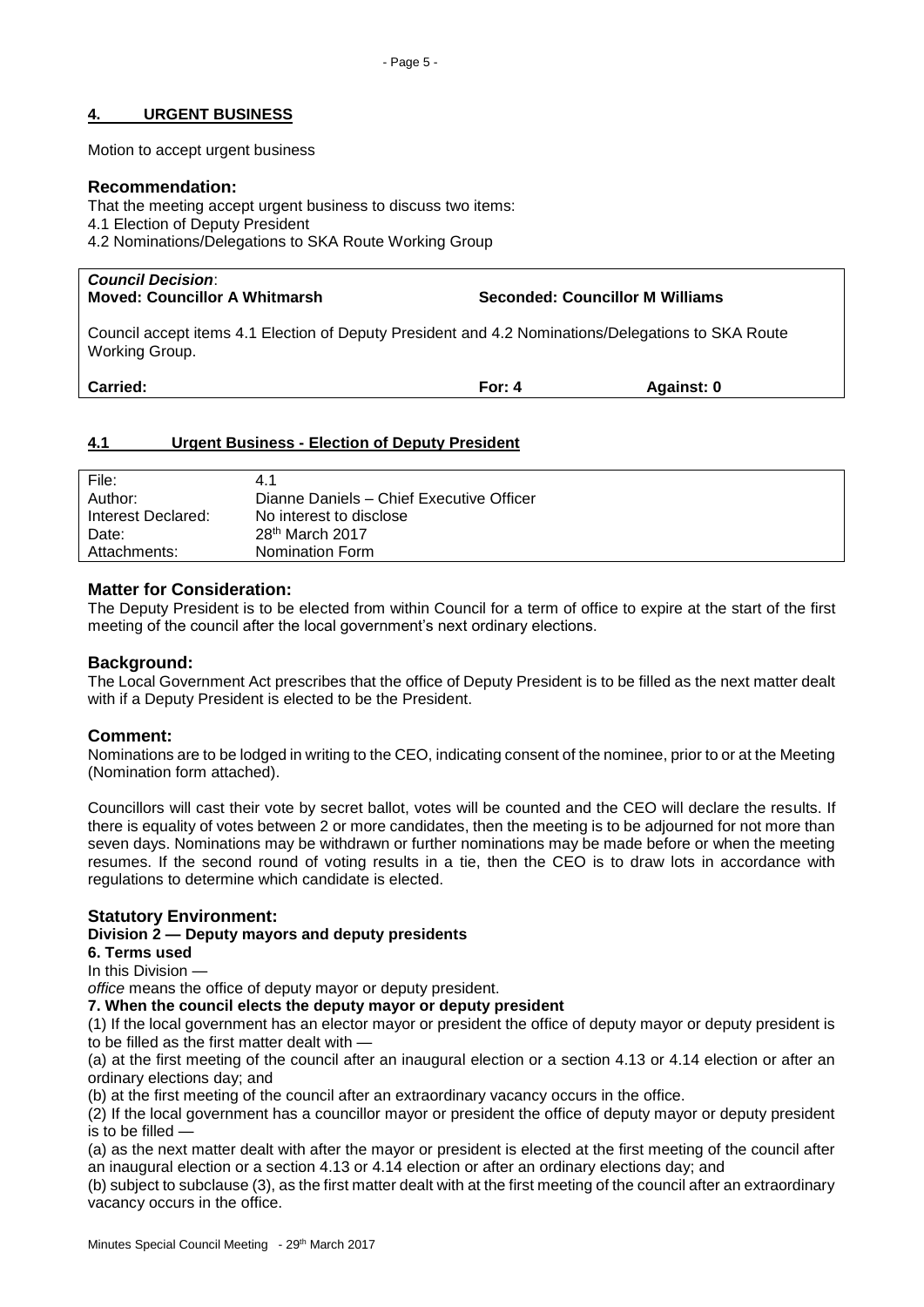(3) If at a meeting referred to in clause 2(1)(b) the deputy mayor or deputy president is elected to be the mayor or president, the resulting extraordinary vacancy in the office is to be filled as the next matter

dealt with at the same meeting.

#### **8. How deputy mayor or deputy president is elected**

(1) The council is to elect a councillor (other than the mayor or president) to fill the office.

(2) The election is to be conducted in accordance with the procedure prescribed by the mayor or president, or if he or she is not present, by the CEO.

(3) Nominations for the office are to be given to the person conducting the election in writing before the meeting or during the meeting before the close of nominations.

(3a) Nominations close at the meeting at a time announced by the person conducting the election, which is to be a sufficient time after the announcement by that person that nominations are about to close to allow for any nominations made to be dealt with.

(4) If a councillor is nominated by another councillor the person conducting the election is not to accept the nomination unless the nominee has advised the person conducting the election, orally or in writing, that he or she is willing to be nominated for the office.

(5) The council members are to vote on the matter by secret ballot as if they were electors voting at an election. (6) Subject to clause 9(1) the votes cast under subclause (5) are to be counted, and the successful candidate determined, in accordance with Schedule 4.1 as if those votes were votes cast at an election.

(7) As soon as is practicable after the result of the election is known, the person conducting the election is to declare and give notice of the result in accordance with regulations, if any.

### **9. Votes may be cast a second time**

(1) If, when the votes cast under clause 8(5) are counted, there is an equality of votes between 2 or more candidates who are the only candidates in, or remaining in, the count, the count is to be discontinued and, not more than 7 days later, a special meeting of the council is to be held.

(2) Any nomination for the office may be withdrawn, and further nominations may be made, before or when the special meeting is held

(3) When the special meeting is held the council members are to vote again on the matter by secret ballot as if they were voting at an election.

(4) The votes cast under subclause (3) are to be counted, and the successful candidate determined, under Schedule 4.1 as if those votes were votes cast at an election.

**Schedule 4.1 — How to count votes and ascertain the result of an election** [s. 4.74]

1. The number of votes given for each candidate is to be ascertained.

2. If the election is to fill the office of mayor or president, the candidate who receives the greater or greatest number of votes is elected.

3. If the election is to fill one office of councillor, the candidate who receives the greater or greatest number of votes is elected.

4. If the election is to fill 2 or more offices of councillor, the candidates elected are —

(a) the candidate who receives the greatest number of votes; and

(b) the candidate who receives the next highest number of votes; and

(c) the candidate who receives the next highest number of votes, and

so on up to the number of offices to be filled.

5. If 2 or more candidates receive the same number of votes so that clause 2, 3 or 4 cannot be applied, the returning officer is to draw lots in accordance with regulations to determine which candidate is elected.

### **Nominations Received:**

*President R Foulkes-Taylor nominated Cr M Williams to the position of Deputy President. Cr M Williams accepted the nomination.*

### **Result of Election:**

*As no further nominations were received, the CEO declared that Cr M Williams was elected unopposed to the position of Deputy President for the term ending October 2017.*

*Deputy President M Williams made his Declaration of Office.*

#### **4.2 Urgent Business – Nominations/Delegations to SKA Route Working Group**

| File:              | 14.11                                    |
|--------------------|------------------------------------------|
| Author:            | Dianne Daniels - Chief Executive Officer |
| Interest Declared: | No interest to disclose                  |
| Date:              | 29th March 2017                          |
| Attachments:       | Nil                                      |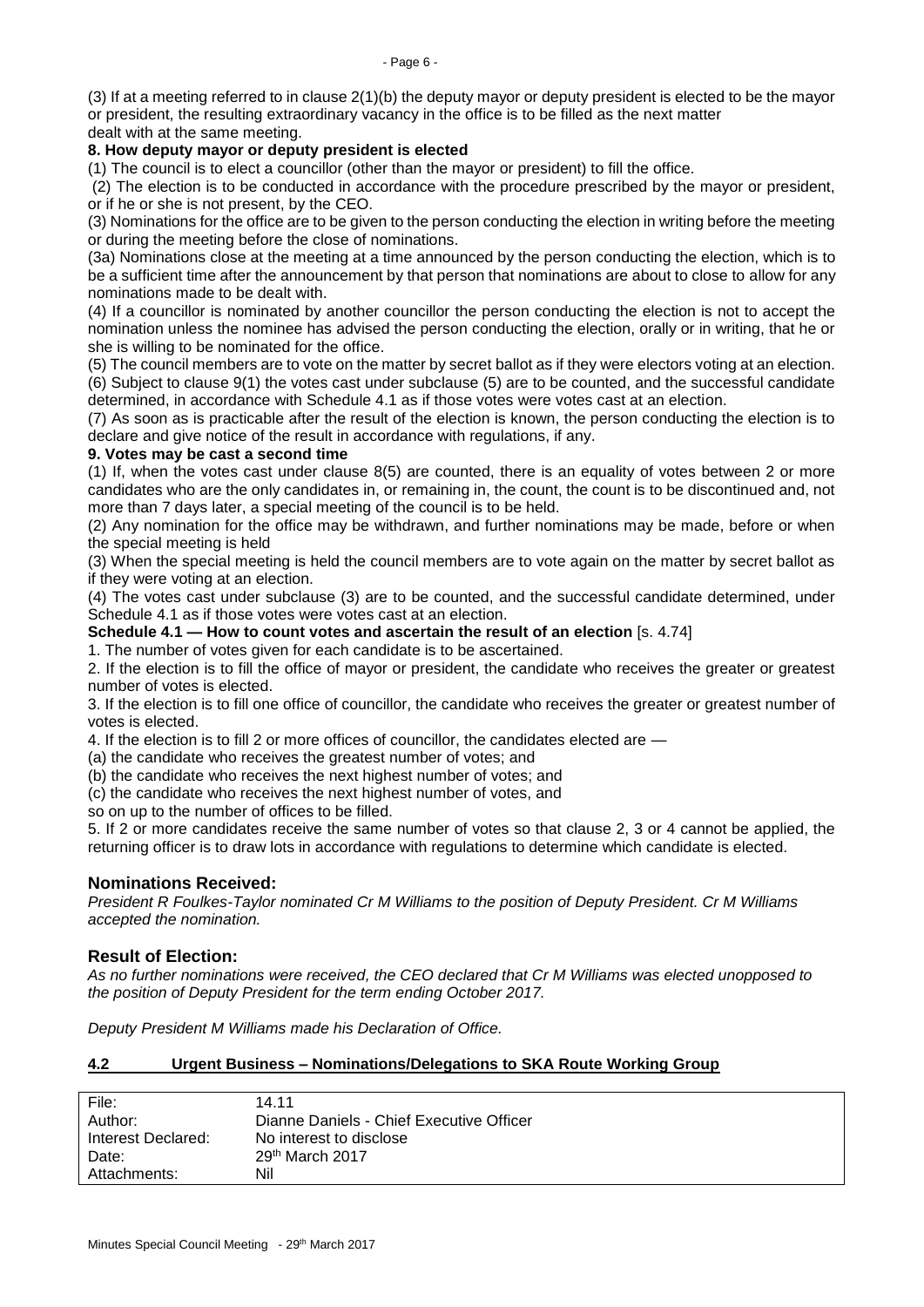### **Matter for Consideration:**

- 1. Council to consider nominating members for a Working Group which will be tasked with managing the upgrade of the route to the SKA, including any Road Agreement between Main Roads and The Shire of Murchison during the route construction and route maintenance phases of the SKA build; and
- 2. Council to consider the Terms of Reference/Name for this Group; and
- 3. Council to consider delegations of authorities to this Group.

### **Background:**

On the 23rd March 2017, representatives from Main Roads WA joined the ordinary meeting of council to update councillors on the status of the route to the SKA. Main Roads are aiming to have the 300km of road completed by 2019, with the Stage 1 construct only AS2124 contract to be awarded late 2017 or early 2018 and the Stage 2 maintenance contract to be awarded towards the end of the construction stage.

#### **Comment:**

It was suggested during the meeting that a Working Group be formed to identify issues and deal with them in a timely manner, with representatives from Council, Administration and Main Roads. Main Roads nominated Rebecca Redshaw – Project Manager and Chris Raykos – Project Director, to be their representatives and council discussed who they would like to be on the working group, but no formal selection was undertaken.

Council then need to consider Terms of Reference for the Working Group. Some suggested responsibilities are:

Finalise the route from the Shire of Murchison southern boundary to the SKA;

Document the upgrades to be undertaken in preparation for the Stage 1 contract to be tendered;

Inform project scope in preparation for the Stage 1 contract to be tendered;

Establish a method for delivering maintenance during the Stage 1 construction phase, specifying the responsibilities of the Shire and the responsibilities of the contractor;

Establish method for delivering maintenance during the Stage 2 maintenance phase, specifying the responsibilities of the Shire and the responsibilities of the contractor;

Establish inspection regimes;

Establish cost neutrality for the Shire;

If Council delegates certain authorities to this Working Group, the further responsibilities could be:

Agree the upgrades to be undertaken in preparation for the Stage 1 contract to be tendered; Agree on the scope of works in preparation for the Stage 1 contract to be tendered.

Agree on a method for delivering maintenance during the Stage 1 construction phase, specifying the responsibilities of the Shire and the responsibilities of the contractor;

Agree on a method for delivering maintenance during the Stage 2 maintenance phase, specifying the responsibilities of the Shire and the responsibilities of the contractor;

# **Statutory Environment:**

Nil

**Strategic Implications:** Nil **Policy Implications:** Nil

**Financial Implications:** Nil

**Consultation:** Nil

### **Recommendation:**

That the Working Group for the SKA route Upgrade be called: (TBA)

That the following people be appointed to the above-named Working Group (TBA)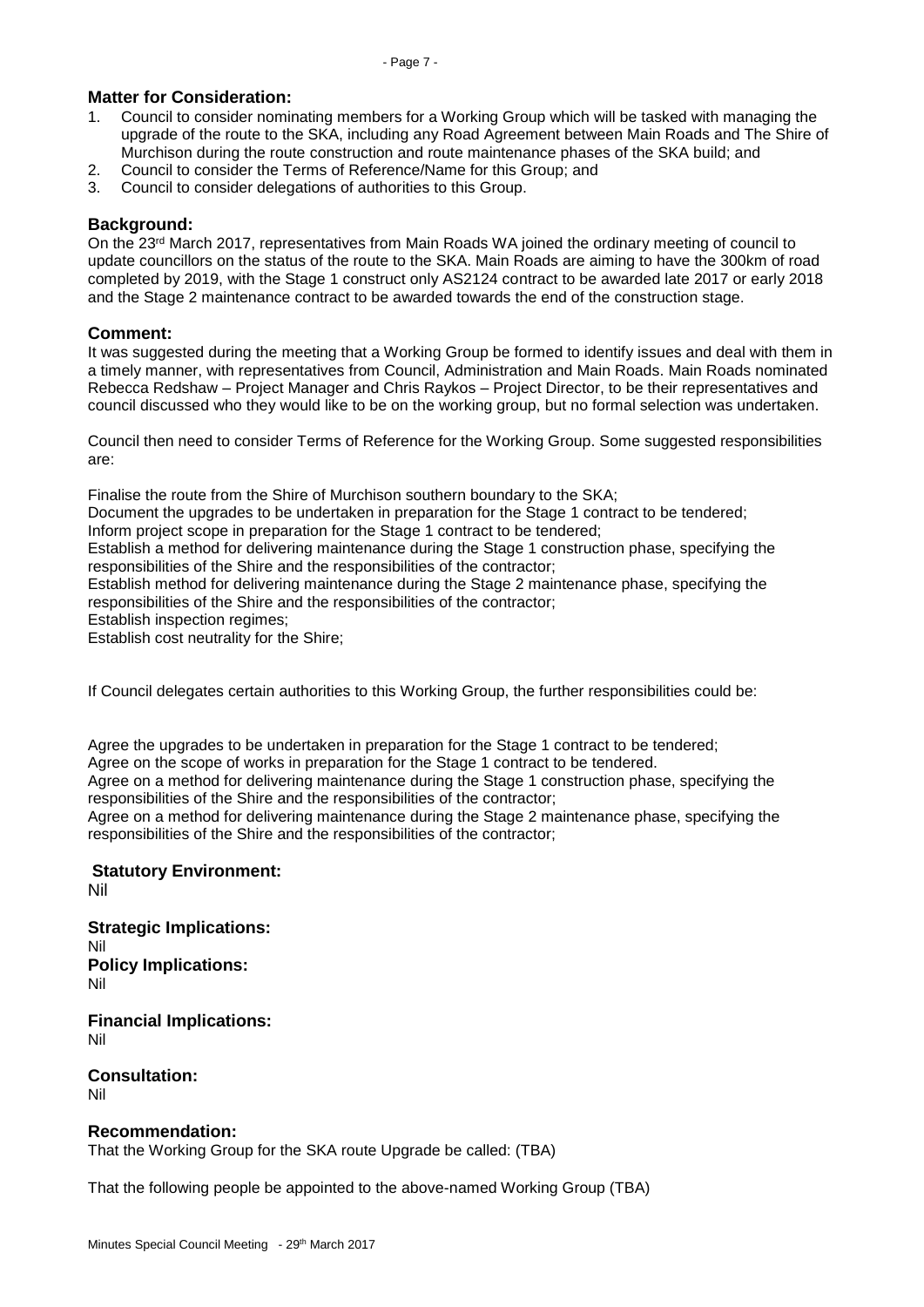That the Terms of Reference for the above-named Working Group include:

Finalise the route from the Shire of Murchison southern boundary to the SKA;

Document the upgrades to be undertaken in preparation for the Stage 1 contract to be tendered;

Inform project scope in preparation for the Stage 1 contract to be tendered;

Establish a method for delivering maintenance during the Stage 1 construction phase, specifying the responsibilities of the Shire and the responsibilities of the contractor;

Establish method for delivering maintenance during the Stage 2 maintenance phase, specifying the responsibilities of the Shire and the responsibilities of the contractor;

Establish inspection regimes;

Establish cost neutrality for the Shire;

That the finalisation of the Terms of Reference for the above-named Working Group be delegated to the Working Group members; and

And that delegations of authority to the Working Group be finalised at the April 27 2017 ordinary meeting of council, once the Terms of Reference have been agreed between the Shire members and Main Roads.

*Discussion*

*The CEO explained the need for the working group to be established to move the contract forward.*

*Discussion moved to the role of the working group. It was felt that the establishment of the working group*  was rushed and that there was a need to establish what Main Roads expected from the working group and if *Main roads would cover the expenses relating to the working group. It was also felt that the City of Greater Geraldton should be contacted to identify any potential synergies. For the above reasons the officers recommendation was amended to the motion below.*

### **Voting Requirements:**

Simple Majority

| <b>Council Decision:</b>                                                                                                                                                       |                                  |            |  |  |
|--------------------------------------------------------------------------------------------------------------------------------------------------------------------------------|----------------------------------|------------|--|--|
| <b>Moved: Councillor E Foulkes-Taylor</b>                                                                                                                                      | Seconded: Councillor A Whitmarsh |            |  |  |
| 1) That the following Council Members and staff be assigned to a Working Group to progress the SKA route                                                                       |                                  |            |  |  |
| upgrade, the terms of which are still to be decided:                                                                                                                           |                                  |            |  |  |
| <b>Deputy President M Williams</b>                                                                                                                                             |                                  |            |  |  |
| <b>Chief Executive Officer</b>                                                                                                                                                 |                                  |            |  |  |
| Deputy Chief Executive Officer                                                                                                                                                 |                                  |            |  |  |
| <b>Works Supervisor</b>                                                                                                                                                        |                                  |            |  |  |
| 2) That before the above members participate in the Working Group that Main Roads Western Australia<br>confirm the reimbursement of all costs incurred including sitting fees. |                                  |            |  |  |
| <b>Carried</b>                                                                                                                                                                 | For: $4$                         | Against: 0 |  |  |
| <b>DISCLOSURE OF INTERESTS</b><br>5.<br>Nil                                                                                                                                    |                                  |            |  |  |

<span id="page-7-0"></span>**6. RESPONSE TO PREVIOUS PUBLIC QUESTIONS TAKEN ON NOTICE**

Nil

<span id="page-7-1"></span>**7. PUBLIC QUESTION TIME**

Nil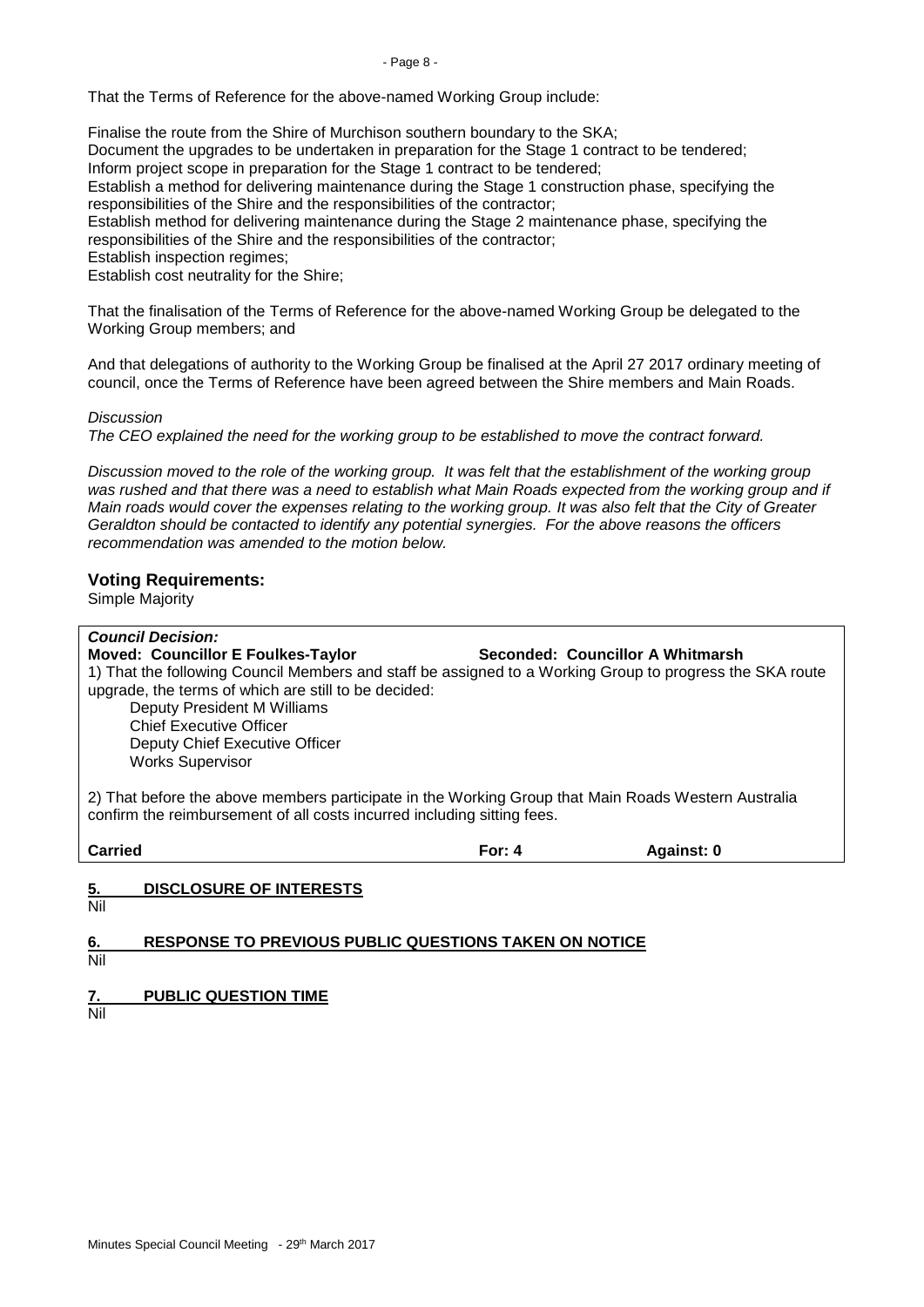# - Page 9 -

#### <span id="page-8-0"></span>**8. STANDING ORDERS**

| <b>Council Decision:</b>                                         | <b>Moved: Councillor M Williams</b>                          | Seconded: Councillor A Whitmarsh |  |  |
|------------------------------------------------------------------|--------------------------------------------------------------|----------------------------------|--|--|
| That the following Local Law Standing Orders 2001 be stood down: |                                                              |                                  |  |  |
| $\mathbf{1}$ .<br>2.                                             | Limitation on the number of speeches<br>Duration of speeches |                                  |  |  |
| Carried:<br>Against: 0<br>For: $4$                               |                                                              |                                  |  |  |

### <span id="page-8-1"></span>**9. DEVELOPMENT**

#### <span id="page-8-2"></span>**9.1 Full Review of the Strategic Community Plan 2016-17 – 2026-27**

| File:              | 4.39                                       |
|--------------------|--------------------------------------------|
| Authors:           | Dianne Daniels - Chief Executive Officer   |
| Interest Declared: | No interest to disclose                    |
| Date:              | 28/03/2017                                 |
| Attachments:       | Strategic Community Plan 2016/17 - 2026/27 |

#### **Matter for Consideration:**

Council to consider adopting the Shire of Murchison Strategic Community Plan 2016/17 – 2026/27 – this was left to sit on the table from the 23 March 2017 meeting.

#### **Background:**

In 2010, the Integrated Planning and Reporting (IPR) Framework and Guidelines were introduced in Western Australia (WA) as part of the State Government's Local Government Reform Program. All local governments were required to have their first suite of IPR documents in place by 1 July 2013.

Integrated planning and reporting gives local governments a framework for establishing local priorities and to link this information to operational functions. Three major parties are involved in the development of an integrated plan: the local government administration, the Council and the community. Each party has a unique role and responsibilities for effective and sustainable integrated planning and reporting, with the Local Government (Administration) Regulations 1996 requiring each local government to adopt a Strategic Community Plan and a Corporate Business Plan.

A successful integrated planning and reporting process will deliver the following outcomes:

- a Strategic Community Plan that clearly links the community's aspirations with the Council's vision and long term strategy
- a Corporate Business Plan that integrates resourcing plans and specific council plans with the Strategic Community Plan, and
- a clearly stated vision for the future viability of the local government area.

The Shire's first Strategic Community Plan under the new Integrated Planning Legislation was adopted by an absolute majority of Council in May 2013, with a desktop review being undertaken and adopted by Council in June 2015. According to legislation, the Strategic Community Plan needs to be reviewed regularly to ensure that it is relevant to the Community. At minimum, a desktop review is required every two years and a full review every four and so we are now due for a full review.

#### **Comment:**

In October 2016, RSM were contracted to assist the Shire of Murchison with this full review of the Strategic Community Plan, after a competitive Request for Quote was publicised. Travis Bate, Principal of RSM, joined the October council meeting by teleconference and discussed his plans for progressing the review. A proposed community survey was reviewed and changes made to the wording to enable easier understanding by the broader community and the survey was distributed in late October. A community workshop was held on the 25<sup>th</sup> November where the original plan and desktop review were recapped and the results of the survey were summarised. The four areas of economic, social, environmental, and civic leadership were explored.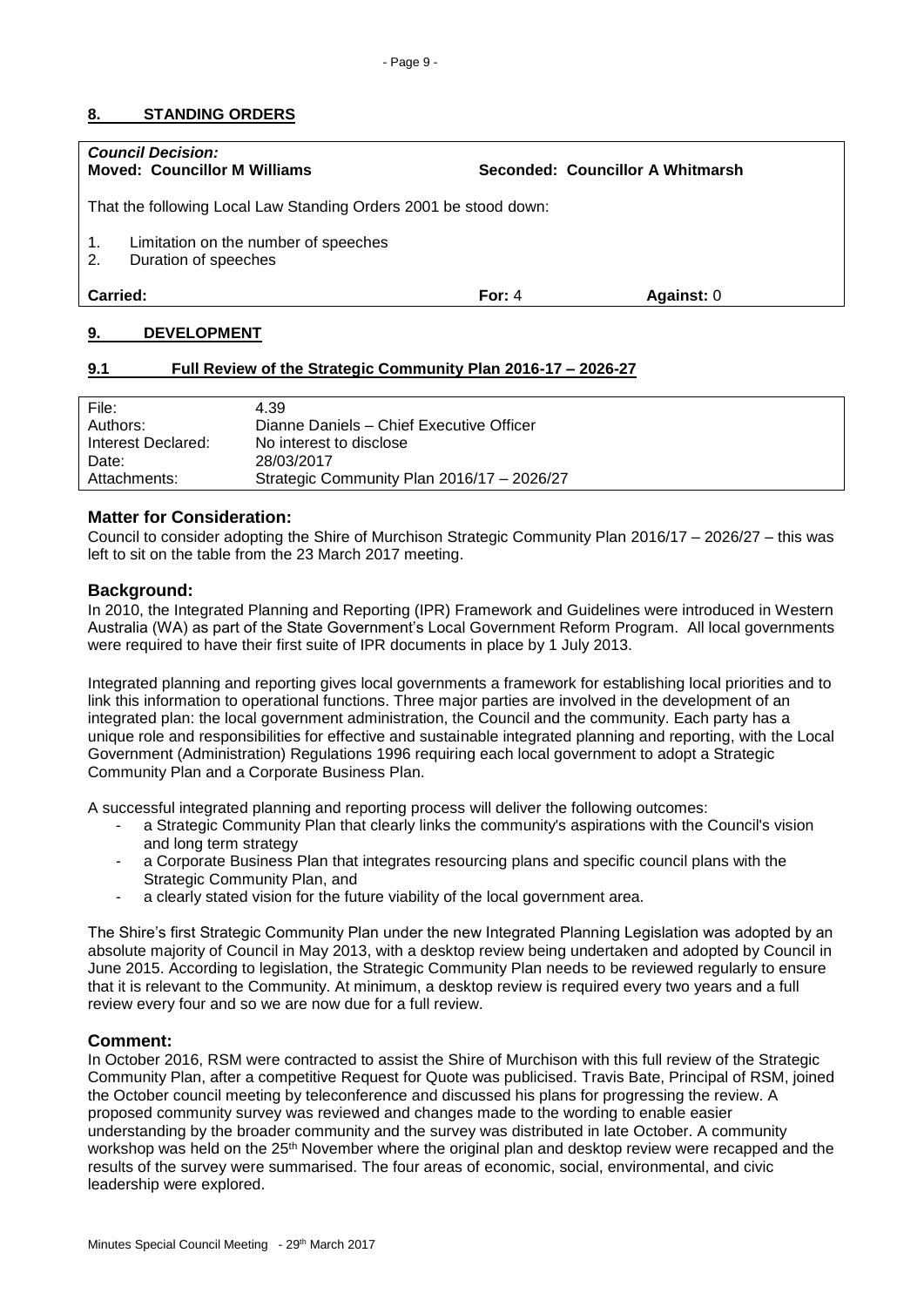Unfortunately, we ran out of time during the workshop to rank the priorities that came out of the discussion and performance criteria were not explored. A survey was sent to participants in the week following the workshop asking them to rank the priorities. It was quite slow going getting the surveys back and so our aim of presenting a draft plan to the December meeting was not met.

Mr Bate progressed the plan with the second round of surveys received and worked with Council at the February 2017 meeting to ensure that only those priorities that are feasible are included in the plan and to rank them in order of importance.

A draft Strategic Community Plan 2016/17 – 2026/27 – March 2017 was taken to the 23 March 2017 Ordinary Meeting of Council for comment. There were some requested changes, which have been included in the attached version of the plan.

The updated plan will give Council sound guidance in its decision making for the next four years.

# **Statutory Environment:**

Local Government Act 1995

5.56. Planning for the future

(1) A local government is to plan for the future of the district.

(2) A local government is to ensure that plans made under subsection (1) are in accordance with any regulations made about planning for the future of the district.

Local Government (Administration) Regulations 1996 Part 5 Division 3 19(c) 19C. Strategic community plans, requirements for (Act s. 5.56)

(1) A local government is to ensure that a strategic community plan is made for its district in accordance with this regulation in respect of each financial year after the financial year ending 30 June 2013.

(2) A strategic community plan for a district is to cover the period specified in the plan, which is to be at least 10 financial years.

(3) A strategic community plan for a district is to set out the vision, aspirations and objectives of the community in the district.

(4) A local government is to review the current strategic community plan for its district at least once every 4 years.

(5) In making or reviewing a strategic community plan, a local government is to have regard to —

(a) the capacity of its current resources and the anticipated capacity of its future resources; and Local Government (Administration) Regulations 1996

(b) strategic performance indicators and the ways of measuring its strategic performance by the application of those indicators; and

(c) demographic trends.

(6) Subject to subregulation (9), a local government may modify its strategic community plan, including extending the period the plan is made in respect of.

(7) A council is to consider a strategic community plan, or modifications of such a plan, submitted to it and is to determine\* whether or not to adopt the plan or the modifications.

\*Absolute majority required.

(8) If a strategic community plan is, or modifications of a strategic community plan are, adopted by the council, the plan or modified plan applies to the district for the period specified in the plan.

(9) A local government is to ensure that the electors and ratepayers of its district are consulted during the development of a strategic community plan and when preparing modifications of a strategic community plan. (10) A strategic community plan for a district is to contain a description of the involvement of the electors and ratepayers of the district in the development of the plan or the preparation of modifications of the plan.

# **Strategic Implications:**

Review of the Plan against Key Performance Indicators' is vital to ensure that Community aspirations are being met.

# **Sustainability Implications**

# **Environmental**

This is one of the four main themes of the Strategic Community Plan – to improve the sustainability of land use and improve the condition of the environment. Reviewing the plan ensures that the Community is kept informed on the progress of environmental strategies detailed in the plan.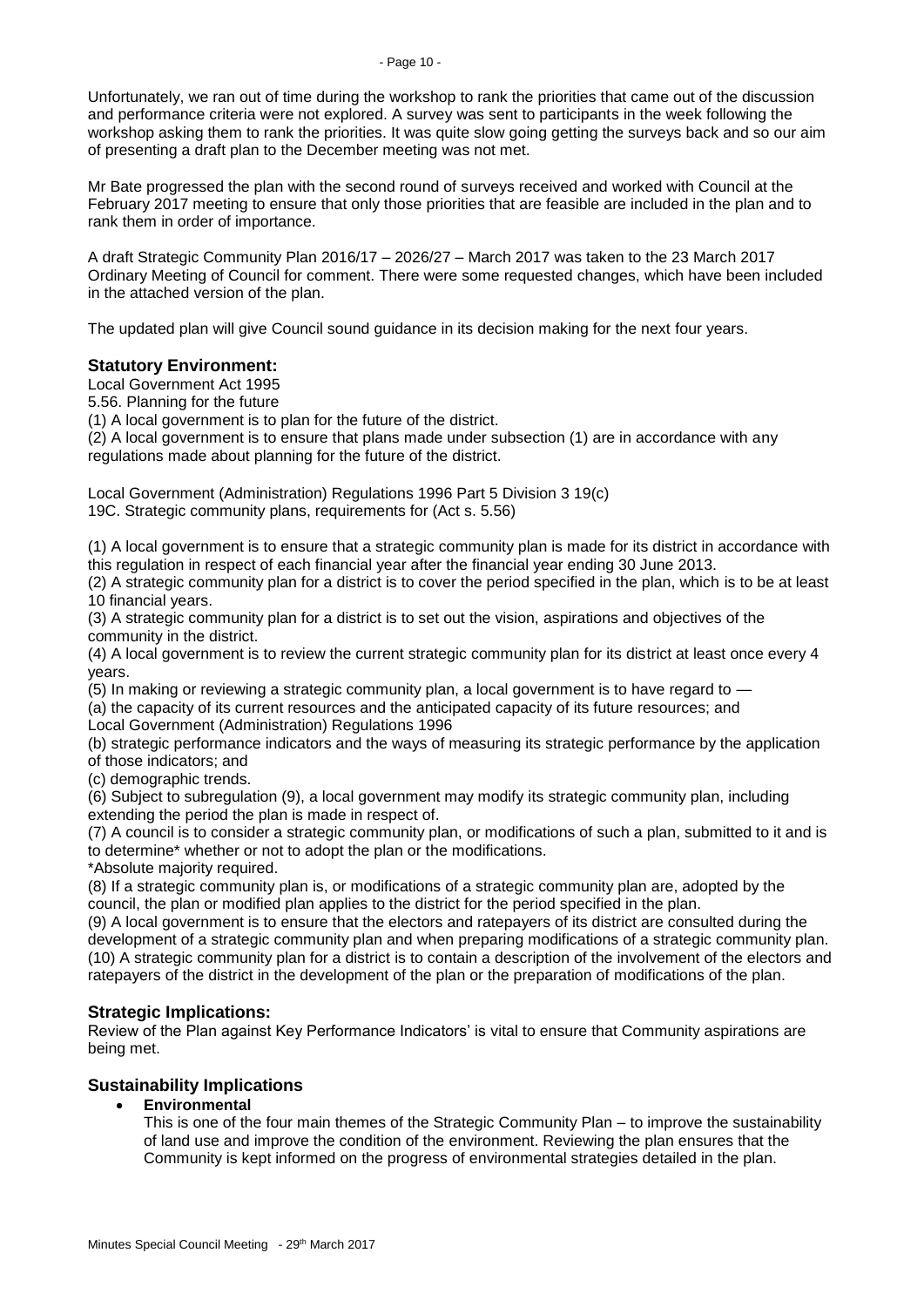### **Economic**

This is one of the four main themes of the Strategic Community Plan – to develop the region's economic potential to encourage families and businesses to stay in the area. Reviewing the plan ensures that the Community is kept informed on the progress of economic strategies detailed in the plan.

**Social**

This is one of the four main themes of the Strategic Community Plan – to develop, coordinate, provide and support services and facilities which enhance the quality of community life in the Shire. Reviewing the plan ensures that the Community is kept informed on the progress of social strategies detailed in the plan.

### **Policy Implications:**

Nil

### **Financial Implications:**

The Strategic Community Plan sets the direction for the Long Term Financial Plan and the Corporate Business Plan which inform the Budget.

### **Consultation:**

RSM – Travis Bate **Community** 

### **Recommendation:**

That Council adopt the Strategic Community Plan 2016/17 – 2026/27 as presented.

### **Voting Requirements:**

Absolute Majority

| <b>Council Decision:</b><br><b>Moved: Councillor Emma Foulkes-Taylor</b>        | <b>Seconded: Councillor Williams</b> |            |  |
|---------------------------------------------------------------------------------|--------------------------------------|------------|--|
| That Council adopt the Strategic Community Plan 2016/17 - 2026/27 as presented. |                                      |            |  |
| <b>Carried:</b>                                                                 | For: $4$                             | Against: 0 |  |

### <span id="page-10-0"></span>**10. ADMINISTRATION**

### <span id="page-10-1"></span>**10.1 Report on the Road Inspection Undertaken**

| 12.24                                           |
|-------------------------------------------------|
| Peter Dittrich - Deputy Chief Executive Officer |
| No interest to disclose                         |
| $27th$ March 2017                               |
| Road Inspection Itinerary                       |
|                                                 |

### **Matter for Consideration:**

Matters arising from the Road Inspection Undertaken on the 28<sup>th</sup> & 29<sup>th</sup> March 2017

### **Background:**

The Shire of Murchison undertakes an annual inspection of roads within the district. Works required on roads, crossing, bunds, drains and grids are diarised during the inspection for discussion and prioritisation into the works schedule for the following year.

### **Comment:**

This years' inspection covered the roads as per the attached Itinerary.

### **Statutory Environment:**

Nil